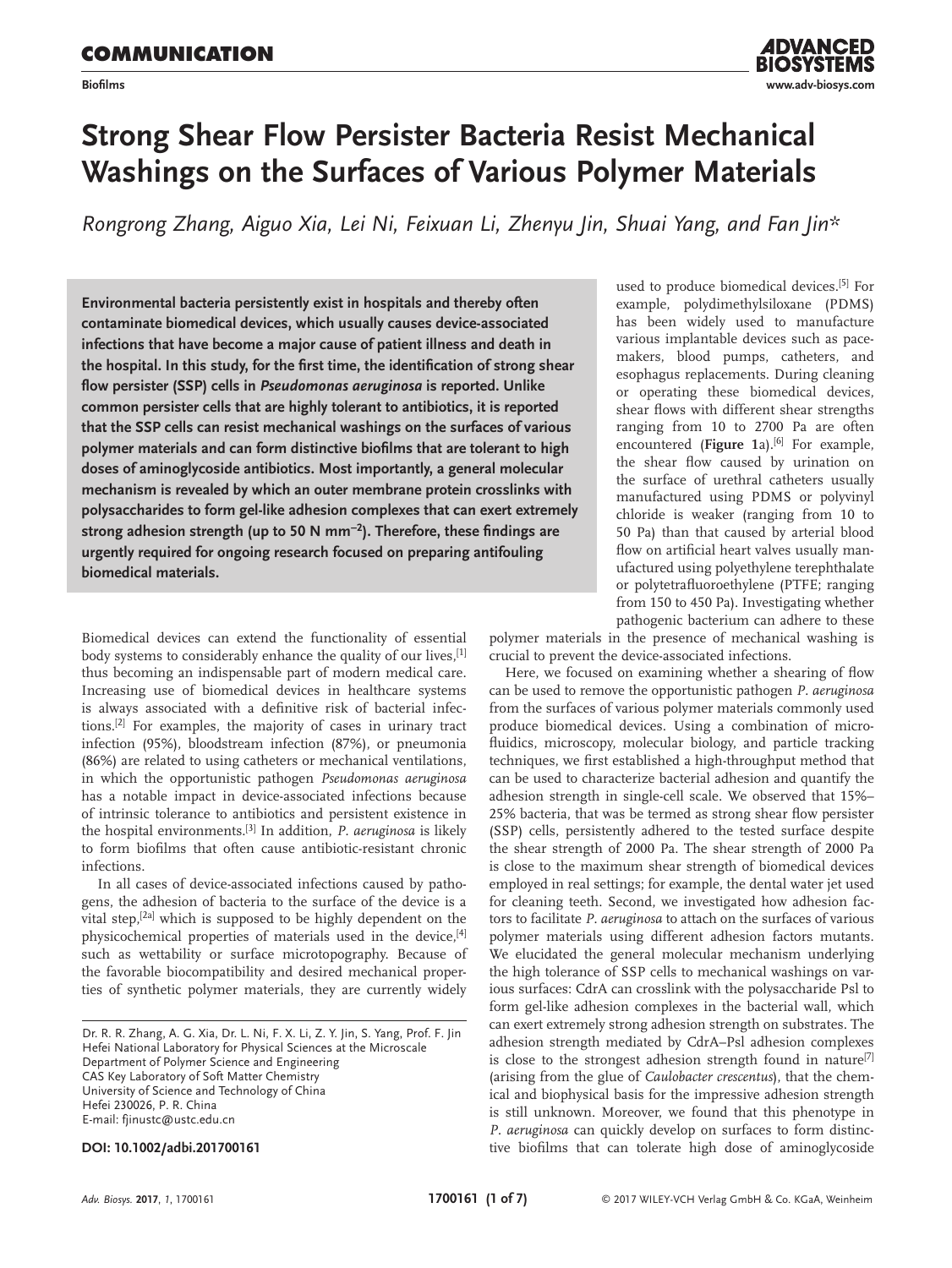**www.advancedsciencenews.com www.adv-biosys.com**

∶F NFWS



**Figure 1.** Strong shear flow persister (SSP) cells are identified in *P. aeruginosa* on the surfaces of various polymer materials. a) Typical shear strengths that can be used in cleaning or operating biomedical devices. b) Shear stress dependence of the fraction of cells (PAO1-GFP: GFP tagged PAO1) that can remain adhered to the surfaces of various materials: glass (blue); polytetrafluoroethylene (PTFE, red); polyurethane (PU, cyan); polypropylene (PP, purple); and polydimethylsiloxane (PDMS, green). The symbols, error bars, and lines represent mean values, standard obtained from ≥3 replicates, and spline lines, respectively. SSP cells represent the cells that remain adhered to the surface to resist strong washings (≥250 Pa). c) The fraction of SSP cells found on the surfaces of various polymer materials commonly used to produce biomedical devices, where colors indicate the magnitude of shear strengths that may be used in cleaning or operating biomedical devices (cell number ≥500, collected from ≥3 replicates). d) Representative bright-field image shows that SSP cells can form microcolonies on a glass surface in 480 min. The yellow arrow indicates the direction of the flow. Biofilms formed by SSP cells were highly tolerant to tobramycin. e,f) Representative confocal images, g) average fraction of live cells, or h,i) GFP (green) versus propidium iodide (PI, red) fluorescent intensity of multiple cells (*n* ≥ 2000, collected from ≥3 replicates) of young biofilms (12 h) treated with 100 µg mL−<sup>1</sup> tobramycin: (e, h) and (f, i) exhibit the biofilm formed by SSP cells or all surface-attached cells, respectively. Error bars represent standard obtained from ≥3 replicates. Scale bars for all images are 5 µm.

antibiotics. Thus, it is almost impossible to completely eliminate device-associated infections via mechanical washings and antibiotic treatments. Our discoveries are thereby expected to broadly impact to ongoing researches ranged from biomedical materials, anti-biofilms, to clinical treatments.

To examine whether *P. aeruginosa* cells can remain adhered to the surfaces of polymer materials to resist mechanical washings with different shear strengths, we directly washed cells attached to the surface of a microfluidic device and counted the fraction of the cells that remained adhered to the surface to resist washings. The microfluidic device precisely generated a laminar flow with adjustable shear strength ranging from 10 to

2000 Pa.[8] We found that the cells attached on the tested surface gradually decreased with increasing the strength of shearing ranged from 10 to 200 Pa, as shown in Figure 1b, indicating that using a flow can wash out a part of *P. aeruginosa* from the surfaces of various polymer materials. However, when the shear strength exceeds 200 Pa, we observed that 15–25% bacteria persistently adhered to the tested surface despite the shear strength of 2000 Pa (Figure 1b), indicating that a subpopulation of *P. aeruginosa* can persistently adhere to various surfaces (Figure 1b,c) to resist mechanical washings. Furthermore, we observed that the plateau region in the Figure 1b nearly started at 200 Pa for all tested materials, which enabled us to readily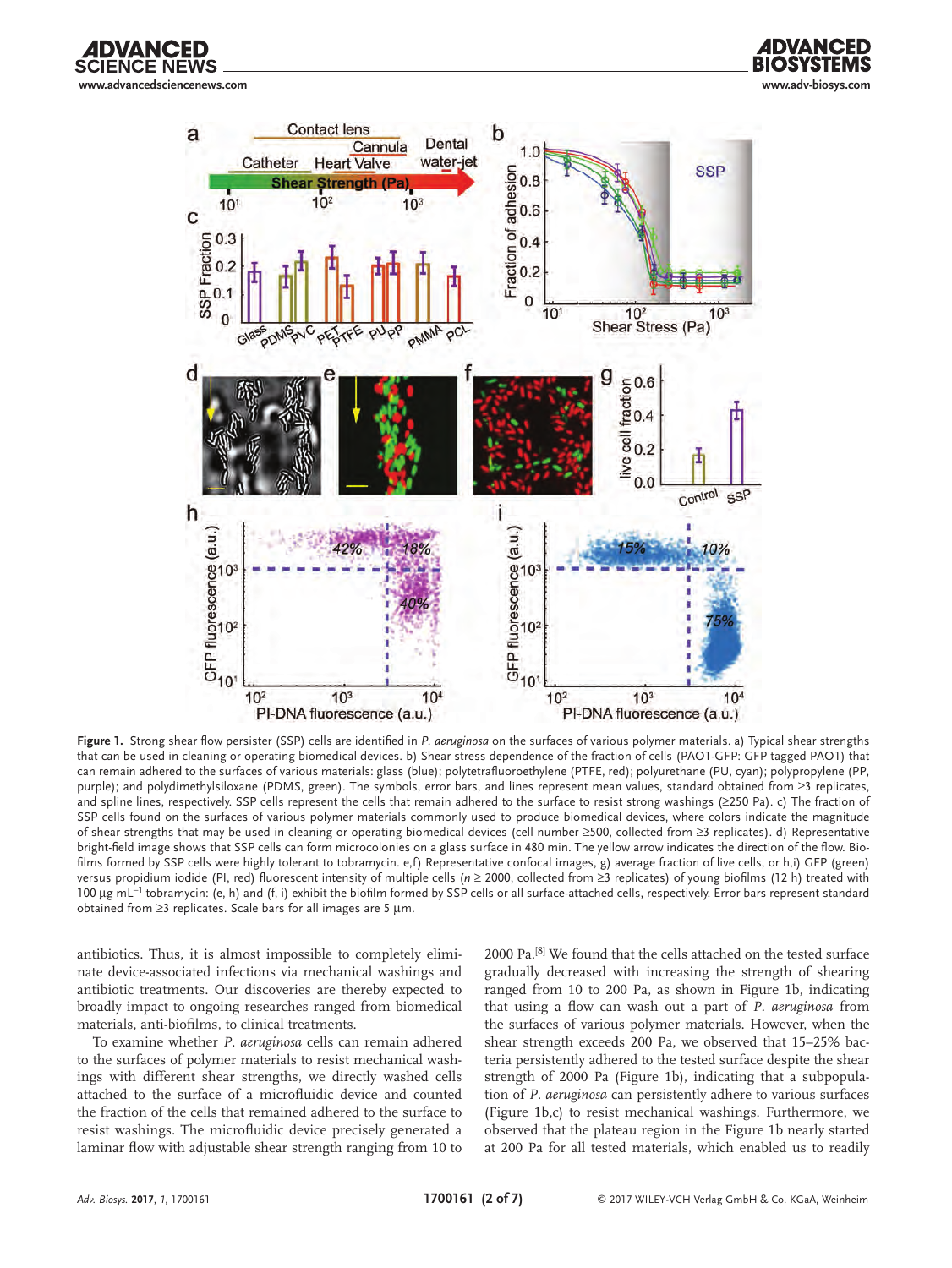identify this subpopulation of *P. aeruginosa* by using a strong flow (>250 Pa) to wash all surface-attached cells. We termed this newly identified subpopulation of *P. aeruginosa* as SSP cells. Our results indicated the SSP cells can readily form on hydrophobic (PTFE) or hydrophilic surfaces (clean glass), indicating that the wettability of surface does not affect SSP formation. We demonstrated that 15–25% of SSP cells can be found on the surfaces of various polymer materials commonly used to produce biomedical devices (Figure 1c).

Next, we investigated whether SSP cells can form biofilms under a strong shear flow. We first removed non-SSP cells in *P. aeruginosa* from a glass surface using a strong shearing of flow (580 Pa) and then continuously cultured those rest cells (SSP) up to 24 h. We observed that (1) SSP cells normally divided in the place to form microcolonies (Figure 1d; Movie S1, Supporting Information) and further formed thick biofilms in 24 h (Figure S2b, Supporting Information); and (2)  $\approx$ 62% daughters of SSP cells remain to resist the strong shear stress, which indicates that SSP cells are phenotypical reversible and SSP formation is not fully stochastic (Figure S3, Supporting Information). Note that the higher circulating rate in the microchannel led to SSP cells grow faster (90 min doubling time) than that of all surface-attached cells (130 min doubling time) grown under a lower circulating rate (Figure S2a, Supporting Information). In addition, we found that SSP cells did not use twitching motility during microcolony formation (Movie S1, Supporting Information) and that the orientation of cells in the young biofilm (Figure 1d) was slightly aligned to the direction of the flow. To more closely link our findings to those of clinical studies, we harvested the young biofilms (12 h) formed only by SSP cells or all surface-attached cells. Note that these young biofilms just developed to form thin layer (nearly monolayer) of cells that covered the surface rather to form 3D structures. Then, we treated these biofilms with the first-line antibiotic tobramycin for 8 h in absence of flow, which ensure that all cells in the biofilm can sufficiently react with the antibiotic. We stained the green fluorescent protein (GFP)-labeled cells in the biofilms with propidium iodide to visualize dead cells (red fluorescence; Figure 1e,f). After treatment with 100 µg mL<sup>−</sup>1 tobramycin, ≈42% cells survived in the biofilm formed by SSP cells (Figure 1e,h), which was twofold higher than the percentage of cells which survived in the biofilm formed by all surfaceattached cells (Figure 1f,i). Our results indicated (Figure 1g; Figure S4, Supporting Information) that the biofilms formed by SSP cells are highly tolerant to high doses of tobramycin (up to 300 µg mL−<sup>1</sup> ), which is close to the maximum dose level used in clinical treatments.[9]

The surface adhesion of *P. aeruginosa* depends on several adhesion factors,<sup>[10]</sup> including surface appendages such as the flagellum, pilus, and fimbria; polysaccharides; and adhesion proteins. To investigate adhesion factors facilitating the adherence of SSP cells to various surfaces in order to resist mechanical washings, we performed screening experiments on glass surfaces by using 39 mutant strains (Table S1, Supporting Information). We screened almost all potential adhesion factors in *P. aeruginosa*. We observed that the mutant deficient in the expression of the outer membrane protein CdrA or in the production of the polysaccharide Psl did not form SSP cells on glass surfaces, whereas the mutant deficient in the expression of surface appendages and adhesion proteins or in the production of rhamnolipid, Pel, or alginate could still form SSP cells on glass surfaces. Furthermore, we observed that the mutant deficient in the expression of CdrA or in the production of Psl did not form SSP cells on all tested surfaces (Figure S5, Supporting Information). These results indicate that CdrA and Psl are essential adhesion factors for the formation of SSP cells on the surfaces of various polymer materials.

The importance of the protein CdrA and polysaccharide Psl for biofilm formation have already been identified.[11] They suggested Psl stiffens biofilms and increases biofilm toughness by binding to CdrA that is a likely cross-linker for the Psl components of the biofilm matrix, but the mechanism of how CdrA and Psl determines the bacterial adhesion at the single cell level is unknown. To explore the roles of CdrA or Psl in the formation of SSP cells, we analyzed the responses of single cells to washings on a glass surface through a single-cell tracking technique. We used a mutant strain (∆*fliC*∆*pilA*) in following experiments to ensure that bacterial motility did not affect the response of single cells to washings. Note that double knouting out of fliC and pilA does not affect SSP formations (Table S1, Supporting Information). We observed that single cells responded differently to mechanical washings: (1) the cell first slid a certain distance  $(X_d)$  toward the direction of the flow and then eventually stuck on the surface (stick type) despite the shear flow (**Figure 2**a,d; Movie S2, Supporting Information); (2) the cell kept sliding on the surface (slide type) with an approximately constant velocity (*V<sub>s</sub>*; Figure 2b, e and Movie S3, Supporting Information); and (3) the cell first slid a short distance  $(X_d)$  and then detached from the surface (detach type; Figure 2c,f and Movie S4, Supporting Information). Furthermore, we observed that (1) increasing the shear strength from 15 to 250 Pa gradually increased the detach-type cells from 3% to 66% and gradually reduced the slide- and stick-type cells from ≈6% to 0% and from 91% to 34%, respectively, and (2) further increasing the shear strength from 250 to 2000 Pa did not change the percentage of stick-type cells (Figure 2g), indicating that SSP cells are formed from stick-type cells.

We investigated the effect of CdrA or Psl on single cells in response to mechanical washings by using the mutant (∆*fliC*∆*pilA*∆*cdrAB* or ∆*fliC*∆*pilA*∆*pslBCD*) deficient in the expression of CdrA or in the production of Psl, respectively. In addition to the observation that these mutants cannot form SSP cells, we observed that the stick-type cells completely disappeared and the slide-type cell percentage dramatically increased in the mutant ∆*fliC*∆*pilA*∆*cdrAB* cells (Figure 2h). By contrast, in the mutant ∆*fliC*∆*pilA*∆*pslBCD* cells, the slidetype cells completely disappeared (Figure 2i) and the stick- or detach-type cells did not slide any distance before getting stuck on the surface or detaching from the surface (Figure S6, Supporting Information). Psl can release from the outer membrane to stick on the substrate in the absence of CdrA (Figure S7b, Supporting Information); and the protein CdrA firmly attached on the cell surface when bacterial crawling on the substrate (Figure S8, Supporting Information). These findings indicate that CdrA or Psl has a distinct function in the formation of SSP cells: CdrA enables cells to grasp the surface, which does not allow surface-attached cells to slide under washings, whereas Psl enables cells to stick on the surface without any fixation,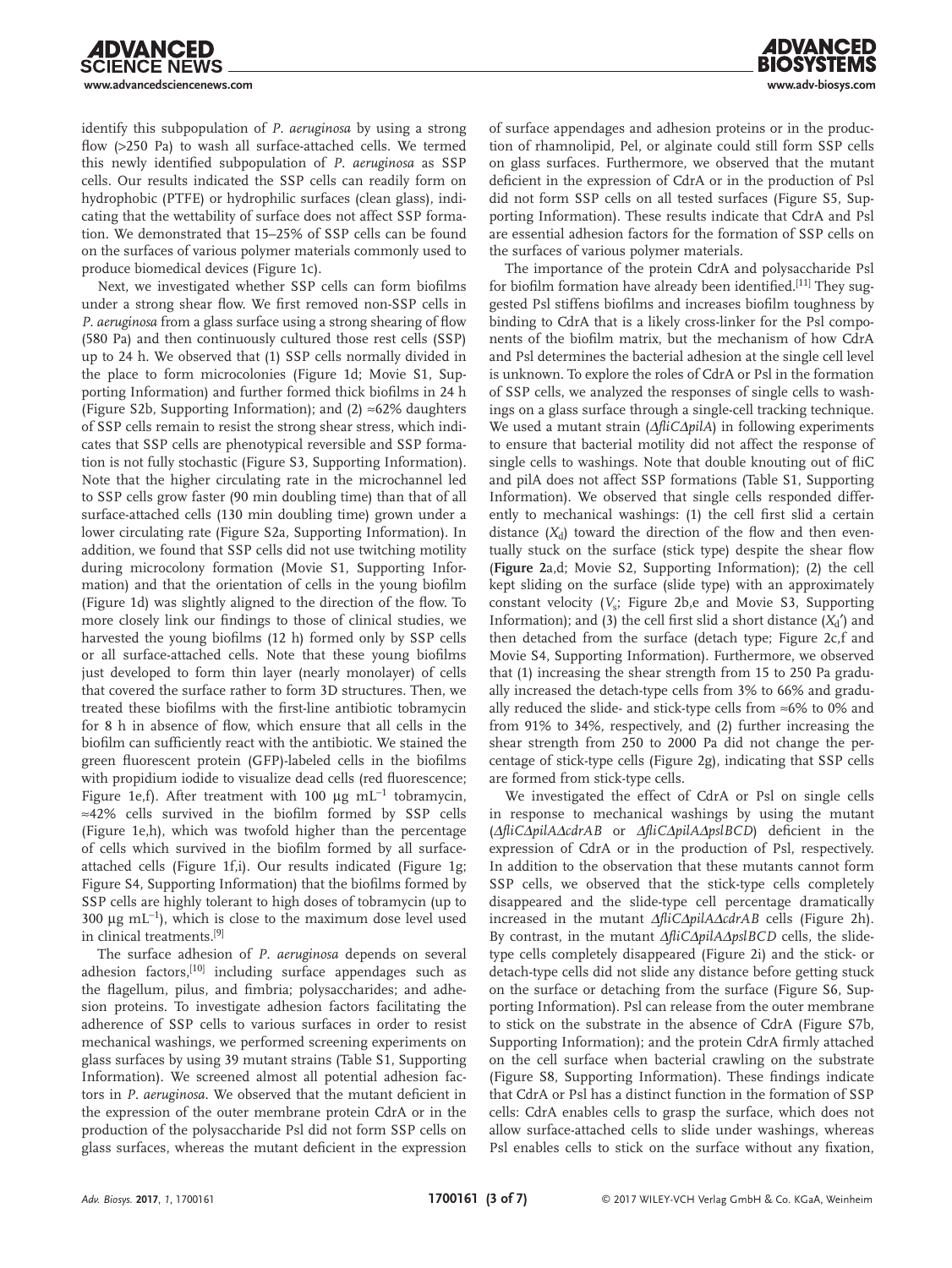





**Figure 2.** CdrA or Psl has a distinctive function in the formation of strong shear flow persister (SSP) cells. A single *P. aeruginosa* cell (∆*fliC*∆*pilA*) differently responded to a shear flow of 15 Pa, including three distinctive types: a,d) stick type, b,e) slide type, and c,f) detach type, where (a-c) display representative bright-field images and (d, e) display time-dependent displacement of the bacterial centroid along the direction of the flow. Blue lines in (a–c) represent the bacterial trajectories in response to shearing. Symbols and lines in (d–f) represent the original and smoothing data, respectively. Shear-strength dependence of the stick type (cyan), slide type (yellow), and detach type (blue) in g) ∆*fliC*∆*pil A*, h) ∆*fliC*∆*pilA*∆*cdrAB*, and i) ∆*fliC*∆*pilA*∆*pslBCD* mutants, where symbols, error bars, and lines represent mean values, standard obtained from ≥3 replicates, and spline lines, respectively. Scale bars for all images are 5 µm.

which allows surface-attached cells to slide under surface washings.

To examine whether CdrA and Psl can generate a synergic effect to mediate the resistance of SSP cells to mechanical washings, we used a high-spatial-resolution confocal microscope to directly image immunofluorescently labeled CdrA and Psl on SSP cells. We observed that CdrA (green fluorescence) was typically scattered on the outer membrane and likely superimposed on Psl (red fluorescence) that was more scattered on the outer membrane (**Figure 3**a–d), suggesting that CdrA and Psl can form adhesion complexes on the outer membrane of SSP cells. In addition, we observed that >99% SSP cells (Figure 3i and Figure S9, Supporting Information) and ≈17% surface-attached cells (Figure 3j) expressed abundant CdrA on their outer membranes. The production of Psl did not significantly differ between SSP and surface-attached cells. These findings indicate that SSP cells are formed from *P. aeruginosa* cells highly expressing CdrA on their bacterial walls. To further confirm that CdrA and Psl can form adhesion complexes to mediate the resistance of SSP cells to washings, we endogenously cleaved CdrA to detach SSP cells from the surface by inducing the expression of lapG (PA1434).<sup>[12]</sup> We observed that adhesion complexes formed by CdrA and Psl remained on the surface (Figure 3e–h; Figure S10, Supporting Information).

We investigated how the adhesion complexes mediate the resistance of SSP cells to mechanical washings. We repeatedly

sheared an SSP cell by using alternative strong and weak shear flows (Movie S5, Supporting Information). We observed that switching the shear strength from 23 to 61 Pa moved the centroid of the SSP cell to  $\approx 0.25$  µm along the direction of the flow, whereas converse switching of the shear strength caused the cell to move back (**Figure 4**a; Figure S11a, Supporting Information). The shear strength used in this experiment did not cause detectable elongations of the bacterial wall (Figure S11b, Supporting Information). This finding indicates that the adhesion complex formed by CdrA and Psl is a gel-like elastomer. This feature is in contrast with that of surface-attached cells solely mediated by Psl, in which the cell can always slide on the surface under washings with arbitrary shear strengths (Figure 4b), indicating that Psl is a viscous fluid. We estimated that the magnitude of the shear modulus for adhesion complexes formed by CdrA and Psl ranges from 1.5 to 38 kPa, and the magnitude of viscosity of Psl between the bacterial wall and the surface ranges from 28 to 140 Pa s. To further demonstrate that CdrA can crosslink with Psl to form a gel-like adhesion complex, we mixed purified Psl (C<sub>Psl</sub> = 0.14 mg mL<sup>-1</sup>) and mini-CdrA (a part of CdrA,  $C_{\text{CdrA}} = 0.31 \text{ mg } \text{mL}^{-1}$ ) solutions in vitro (Supporting Information). We observed that flocculation rapidly formed, resulting in 198-folds increasing of the scattering intensities of mixing solution (Figure 4c). The molecular mechanism underlying the high resistance of SSP cells to mechanical washings is schematically summarized in Figure 4.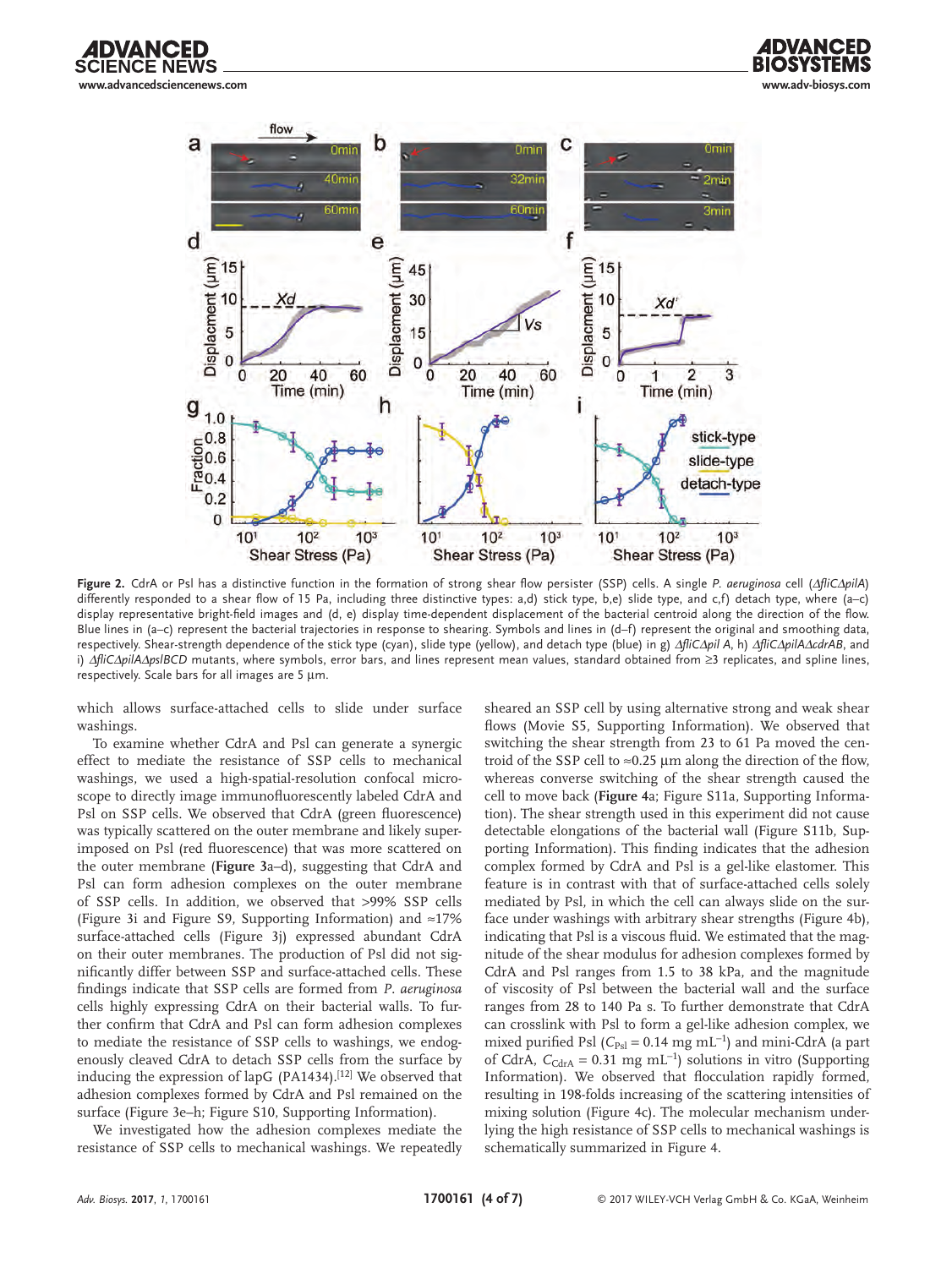**www.advancedsciencenews.com www.adv-biosys.com**





**Figure 3.** CdrA corsslinks with fluid-like Psl to form a gel-like adhesion complex that mediates the resistance of strong shear flow persister (SSP) cells to strong washings on various surfaces. Multichannel representative images show that (1) a–d) CdrA and Psl form adhesion complexes that can mediate the attachment of SSP cells on the surface and (2) e–h) inducing the expression of LapG can lead to the detachment of SSP cells from surfaces, where (a, e) are bright-field images displaying bacterial location; (b,  $\hat{f}$ ) are confocal images with an emission channel (green fluorescence) indicating the localization of HA-tagged CdrA; (c, g) are confocal images with an emission channel (red fluorescence) indicating the localization of Psl; and (d, h) are merged confocal images of the two channels. Red arrow indicates the position of the cell before detachment. Scale bars for all images are 5 µm. i,j) Psl (red) versus CdrA (green) florescent intensity of multiple cells (*n* ≥ 1000) show SSP cells form due to the high CdrA expression in their outer membranes, where (i) and (j) arose from SSP cells and all surface-attached cells grown on the flow cell, respectively.

Our findings indicate that crosslinking of surface-adsorbed Psl by CdrA significantly reinforce the surface adhesion of *P. aeruginosa* mediated by Psl. This adhesion mechanism found in *P. aeruginosa* can be used to explain the transition of reversible to irreversible attachments of bacteria during biofilms formation;<sup>[13]</sup> namely, Psl solely mediate the reversible attachment of bacteria at the initial stage. Afterward, the elevation of bis-(3′-5′)-cyclic dimeric guanosine monophosphate (c-di-GMP) level leads to the expression of CdrA at the second stage, which results in the irreversible attachments. Moreover, because Psl–CdrA adhesion complexes can mediate strong adhesion of *P. aeruginosa* on various abiotic surfaces, we speculate that *P. aeruginosa* can adhere to some biotic surfaces to resist strong shear flows. For example, a subpopulation of *P. aeruginosa* may persistently adhere to wound surfaces to resist clinical cleaning. However, this speculation warrants further investigation.

Psl is a neutral polymer with a flexible and relatively open conformation, where its molecular weight is typically higher than 15 kDa.<sup>[14]</sup> Psl is composed of repeating pentamers containing D-mannose, D-glucose, and L-rhamnose.<sup>[14a]</sup> The repeating units of p-mannose or p-glucose carries abundant hydroxyl groups that facilitate the adsorption of Psl on mineral surfaces through hydrogen bonding<sup>[15]</sup> or on zwitterionic surfaces through ion bridging,<sup>[16]</sup> whereas the repeating units of L-rhamnose carries<sup>[17]</sup> a group that is believed to facilitate the adsorption of Psl on hydrophobic surfaces through strong hydrophobic interactions. These chemicophysical properties readily allow the adsorption of Psl on various surfaces; however, they may not generate sufficiently strong adhesion strength that can mediate the resistance of surface-attached bacteria to strong shear flows. The crosslinking of surface-adsorbed polymers can greatly enhance the adhesion strengths of these polymers.[18] Thus, the crosslinking of surface-adsorbed Psl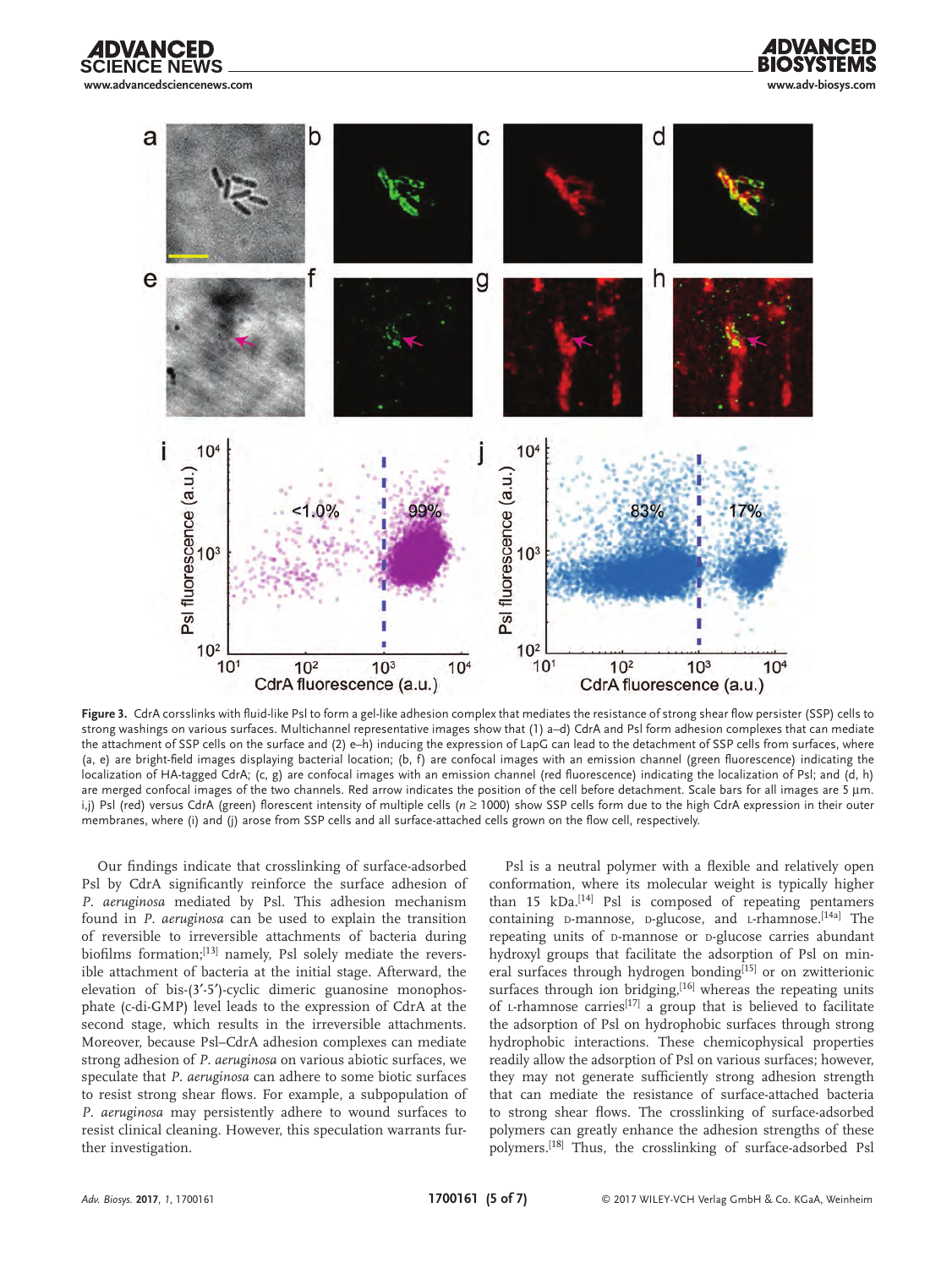



**Figure 4.** The properties of adhesion complex formed by Psl and CdrA. a) The alternative displacement of an SSP cell of ∆*fliC*∆*pilA* in response to flows with alternative shearing strengths, indicating that CdrA–Psl adhesion complexes are gel like. b) The sliding of a single ∆*fliC*∆*pilA*∆*cdrAB* cell along the direction of the flow with a velocity (V<sub>s</sub>) show that the PsI layer sandwiched between the bacterial wall and substrate is fluid like, where the regression line arises from a linear fit (cell number ≥500). c) Representative photos or scattering intensities show that purified miniCdrA binds to Psl to form flocculation in vitro. d) Schematic representation of the molecular mechanism underlying the resistance of SSP cells to strong washings on various surfaces. The inserted image is the photo of the flocculation formed by miniCdrA and Psl. CdrA crosslinks with fluid-liked Psl to form a gel-liked adhesion complex that mediates the resistance of SSP cells to strong washings on various surfaces.

by CdrA may significantly reinforce the surface adhesion of *P. aeruginosa* mediated by Psl. This adhesion mechanism found in *P. aeruginosa* may differ with that found in *C. crescentus*, in which holdfasts can exert extremely strong adhesion strength exceeding 68 N mm<sup>-2</sup>.<sup>[7]</sup> In addition, this methods may be suitable to other bacteria and fungi, and can also formed SSP cells.

We speculated the following two mechanisms can explain the tolerance of *P. aeruginosa* biofilms developed by SSP cells to high tobramycin doses: (1) biofilms developed by SSP cells produce a high amount of the extracellular polymeric substance (EPS) to enclose themselves, where the high EPS amount and thick EPS layer can provide more favorable protection to the biofilms to resist antibiotic attack.<sup>[19]</sup> This speculation is supported by the finding that SSP cells form due to increased CdrA expression in the outer membrane that has been positively related to intracellular c-di-GMP concentration.<sup>[12,20]</sup> Moreover, the high intracellular c-di-GMP concentration can lead cells to produce a high amount of EPS.[20] It reasoned that the biofilms or microcolonies formed from SSP cells may produce more polysaccharide to enclosed themselves, both including Psl and Pel, which may provide further protection for the cells to against aminoglycosides that consistent with results arose from Colvin,[21] (2) Abundant Psl–CdrA adhesion complexes exist in biofilms developed by SSP cells (Figure S13, Supporting Information), and the Psl–CdrA adhesion complexes can specifically bind to aminoglycoside antibiotics through hydrogen bonding<sup>[22]</sup> or nonspecifically suppress tobramycin activity by increasing local ionic strengths.[23] We examined whether abundant Psl can lead the high tolerance of tobramycin in *P. aeruginosa* biofilms using a mutant that overproduces Psl and deficient in expression of CdrA. Figure S12 (Supporting Information) indicated that overproducing of Psl in biofilms does not increasing their tolerance of tobramycin.

### **Experimental Section**

*Estimation of Mechanical Properties of CdrA–Psl Adhesion Complexes*: The shear strength (*S*) generated by CdrA–Psl adhesion complexes for an SSP cell was estimated using the equations =  $\sigma_{\text{max}} A/a$  where  $\sigma_{\text{max}}$ is the maximum shear strength that can cause detachment of SSP cells from the surface, *A* is the cross-sectional area of the bacterial wall, and *a* is the adhesion area mediated by CdrA–Psl adhesion complexes. *a* is